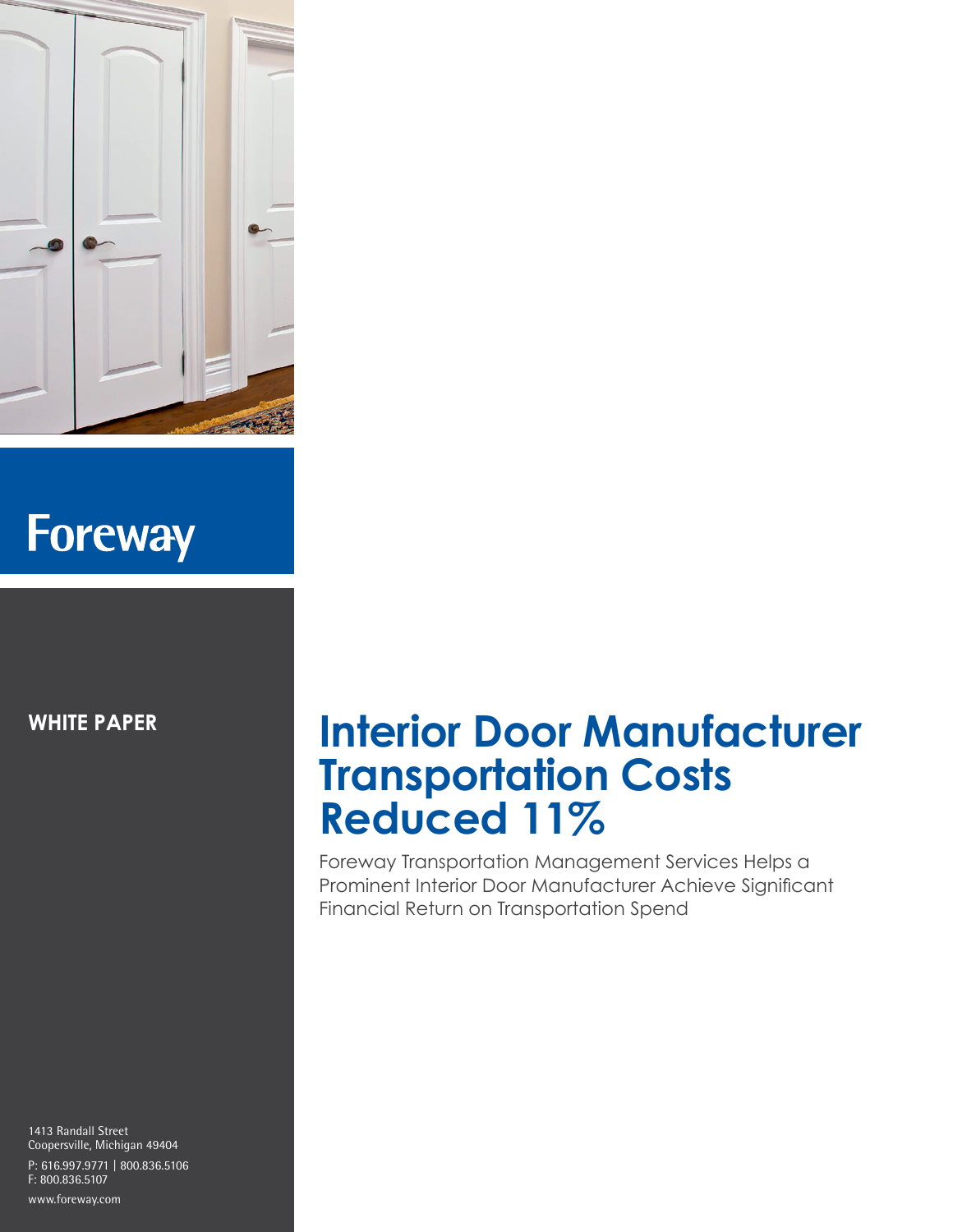### **Foreway**

Foreway's client is a division of the world's leading manufacturer of windows and doors. The division manufactures interior doors for the residential construction and big box markets. The company specializes in highly efficient, competitively priced on-demand production. To guarantee prompt delivery, the client marries freight scheduling to a 72-hour production schedule. Orders received are produced and loaded on trailers within 72 hours. The client's cost-conscious schedulers historically tried to manage transportation spend by leveraging rate competition among up to 14 carriers. They also managed their own fleet as an in-house function.

When the division was acquired, the new parent company instituted some operational changes. The parent company required that the divisions use a single-source carrier to simplify transportation management. Foreway was invited to join competitive bidding.

Applying their experience as a 3rd party logistics firm, Foreway pointed out that single sourcing the Foreway fleet — or any fleet for that matter — would raise costs drastically. No carrier serves all lanes with equal efficiency or cost effectiveness.

Foreway proposed that two aspects of single-sourcing tend to hike transportation costs. First, single-sourcing doesn't allow a shipper to stay in touch with the marketplace without managing a costly annual carrier bid event. Second, carriers do not approach pricing to be competitive in all 48 states. Each carrier concentrates service in areas of the country and they price competitively to those lanes and less competitively on areas they do not frequent.

Foreway suggested a review of the client's freight invoices to ascertain a benchmark of their current rates and the quality of the client's load building and routing and carrier selection. Foreway would perform this service to determine if the client was better served with a hybrid Transportation Management Service that would utilize the Foreway fleet and Foreway's carrier partners. The account goals would entail improved and optimized loading, managing and routing carriers and reduced transportation costs.

The parent company, a national firm with logistics experience, was open to Foreway's suggestions and approved the proposal. Foreway began work as a 3PL in December 2004, guaranteeing on-time delivery by using the best carriers for the client's lanes.

#### **Key Deliverables**

From the outset, the client's situation presented numerous savings opportunities.

• Expedite avoidance through load consolidation — Production routinely filled next-day rush order for their customers. These orders involved too much product for a single truck but too little to fill a second. Guaranteed and expedited LTL loads were costly. Foreway consolidated these orders with other outbound partial truckloads to avert these costly charges.

 *Eliminating expedite costs of \$100 to \$500 per load saved the client nearly \$52,000 annually. Foreway achieved these savings by utilizing empty trailer space and consolidating their shipments with Foreway's pool of freight.*

 *Trailer cube utilization was increased by 9% - Based on nearly 700 freight hauls, the cost reduction averaged \$67 per load.* 

• Improved route planning — Foreway achieved savings through automated routing. The client did manual route planning

 *Route planning saved the client nearly \$50,000 or 5% of freight spend in the first year of operation.*